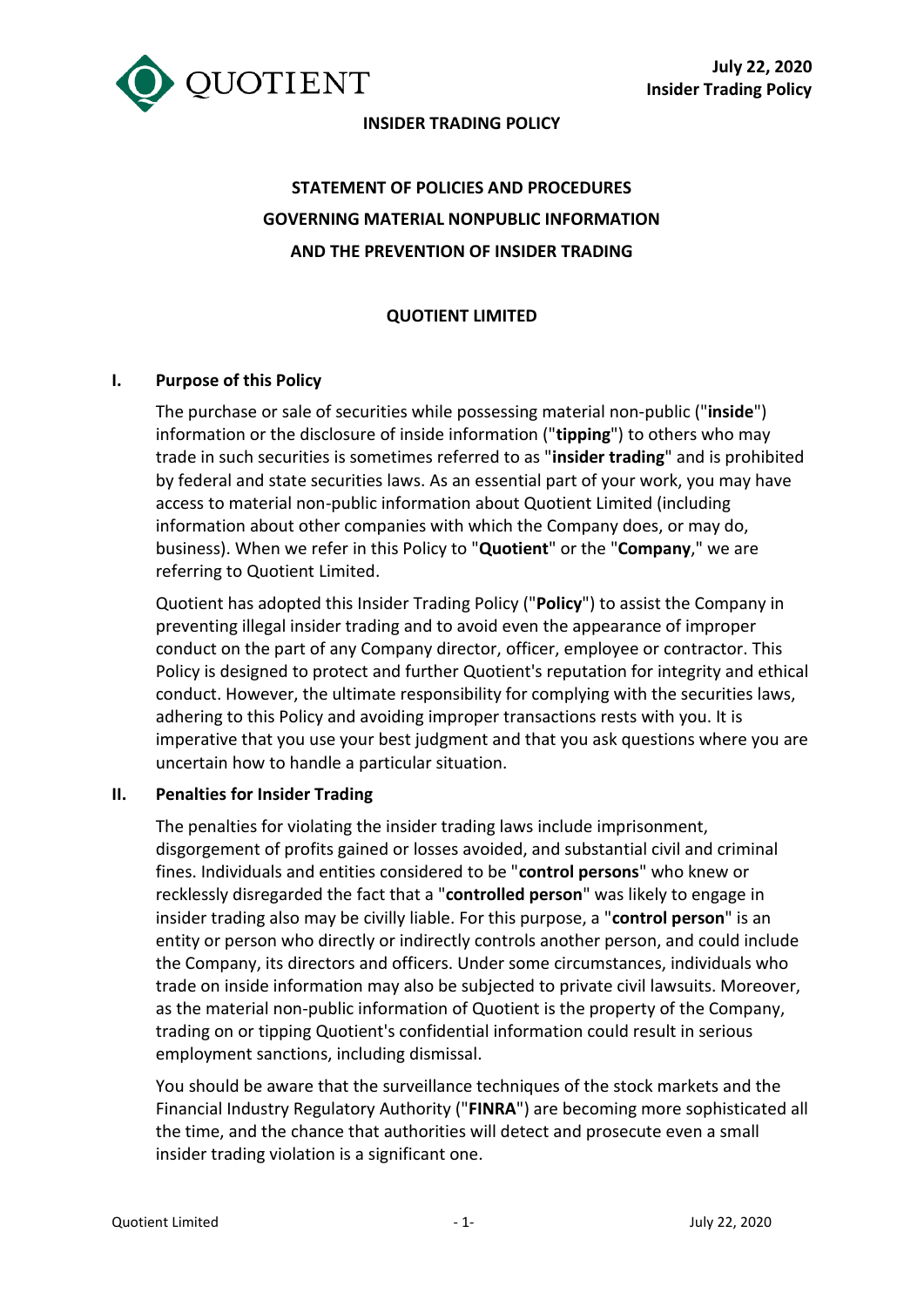

#### **III. Scope and Applicability**

- **A. Covered Persons.** Sections I through VII of this Policy apply to Quotient's Board of Directors and to *all* employees and contractors within all of Quotient's operations. All persons covered by this Policy are referred to as "**Covered Persons**." This Policy also applies to family members and domestic partners who share a household with a Covered Person.
- **B. Restricted Persons.** Sections VIII through X of this Policy impose *additional* obligations and restrictions on individuals who are designated in this Policy or in writing by the Compliance Officer (as defined below) as "**Restricted Persons**." Restricted Persons include:
	- 1. Members of the Board of Directors;
	- 2. Executive Officers;
	- 3. Certain Designated Employees;
	- 4. Members of the Accounting Department;
	- 5. Members of the Finance Department;
	- 6. The Executive Assistants of any of the persons listed above;

7. Family members and domestic partners who share a household with any of the persons listed above; and

8. Any other individual whom the Compliance Officer may designate as a "**Restricted Person**" because he or she has, or may have, access to material nonpublic information concerning the Company (as determined in the sole discretion of the Compliance Officer).

Restricted Persons can be officers, directors or employees of the Company or contractors. Any person designated as a Restricted Person by title or by express designation by the Compliance Officer must comply with this Policy (as a Restricted Person) until notified otherwise in writing by the Compliance Officer.

**C. Covered Securities and Transactions**. This Policy applies to all transactions in the Company's equity securities, including ordinary shares and any other type of securities that are convertible into, exchangeable for or exercisable for ordinary shares, such as convertible debentures, warrants, and other derivative securities. This Policy applies to sales, purchases, gifts, exchanges, pledges, options, hedges, puts, calls and short sales, and any other transaction that purports to transfer the economic consequences of ownership.

This Policy applies to all investment decisions you make regarding Company equity securities. For example, if you have the power to direct the purchase or sale of Company equity securities by virtue of your position as a director or officer of a corporation or non-profit organization, as a general partner of a partnership, as a managing member of a limited liability company (LLC), or as a trustee of a trust or executor of an estate, then all transactions in Company equity securities made on behalf of the corporation, organization, partnership, LLC, trust or estate are covered by this Policy.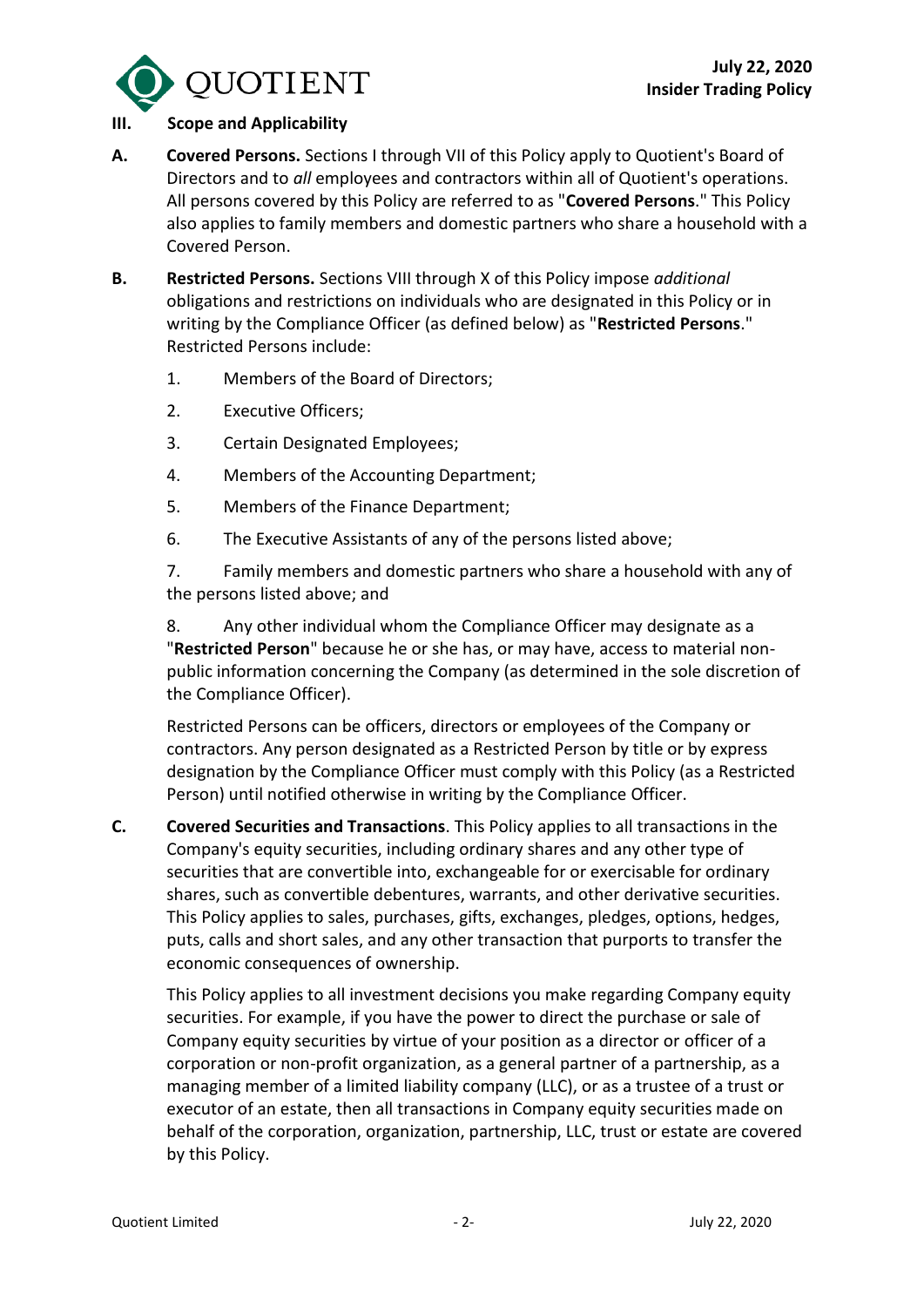**DUOTIENT** 

This Policy also applies to trading in securities of another company if you learn material non-public information about that company in the course of your employment or association with Quotient.

**D. Delivery of the Policy; Certifications**. This policy will be delivered to all Covered Persons upon its adoption by the Company, and to all new directors, employees and where appropriate, contractors, at the commencement of their employment or association with the Company. Thereafter, the Policy shall be distributed annually or posted on the Company's internal website where it is accessible to all regular fulltime employees. All Covered Persons must certify their understanding of, and intent to comply with, this Policy. A copy of the certification that all Covered Persons must sign is attached hereto as Exhibit A. A copy of the executed certification shall be sent to the Compliance Officer or his designee. (See Section VI below).

#### **IV. Definitions**

- **A. Insider Trading**. In general, "**insider trading**" occurs when a person purchases or sells a security while in possession of inside information in breach of a duty of trust or confidence owed directly or indirectly to the issuer of the security, the issuer's stockholders or the source of the information. "**Inside information**" is information that is considered both "**material**" and "**non-public**." Insider trading is a crime, may subject you to serious financial penalties and termination of employment, and is strictly prohibited by this Policy.
- **B. Materiality.** A fact is considered "**material**" if there is a substantial likelihood that a reasonable investor would consider it important in making a decision to buy, hold or sell securities or if disclosure of the information would be expected to significantly alter the total mix of the information in the marketplace about the issuer of the security. Material information can reflect either good or bad news and is not limited to financial information. While it is impossible to list all types of information that might be deemed "**material**" under particular circumstances, information dealing with the following subjects affecting the Company would generally be considered material:
	- projections of future earnings, losses or liquidity position;
	- anticipated or actual Company financial results for a quarter and/or year
	- news of a pending or proposed joint venture, merger or acquisition;
	- news of a significant sale, disposition or write-downs of assets;
	- news of significant contracts, strategic partners, licensors, suppliers, customers or the loss of any of the foregoing;
	- changes in dividend policies or amounts, recapitalizations or share splits;
	- offerings of securities or other financing developments;
	- repurchases of securities;
	- changes or proposed changes in senior management or other major personnel changes, labor disputes or negotiations;
	- regulatory developments for new or existing products; and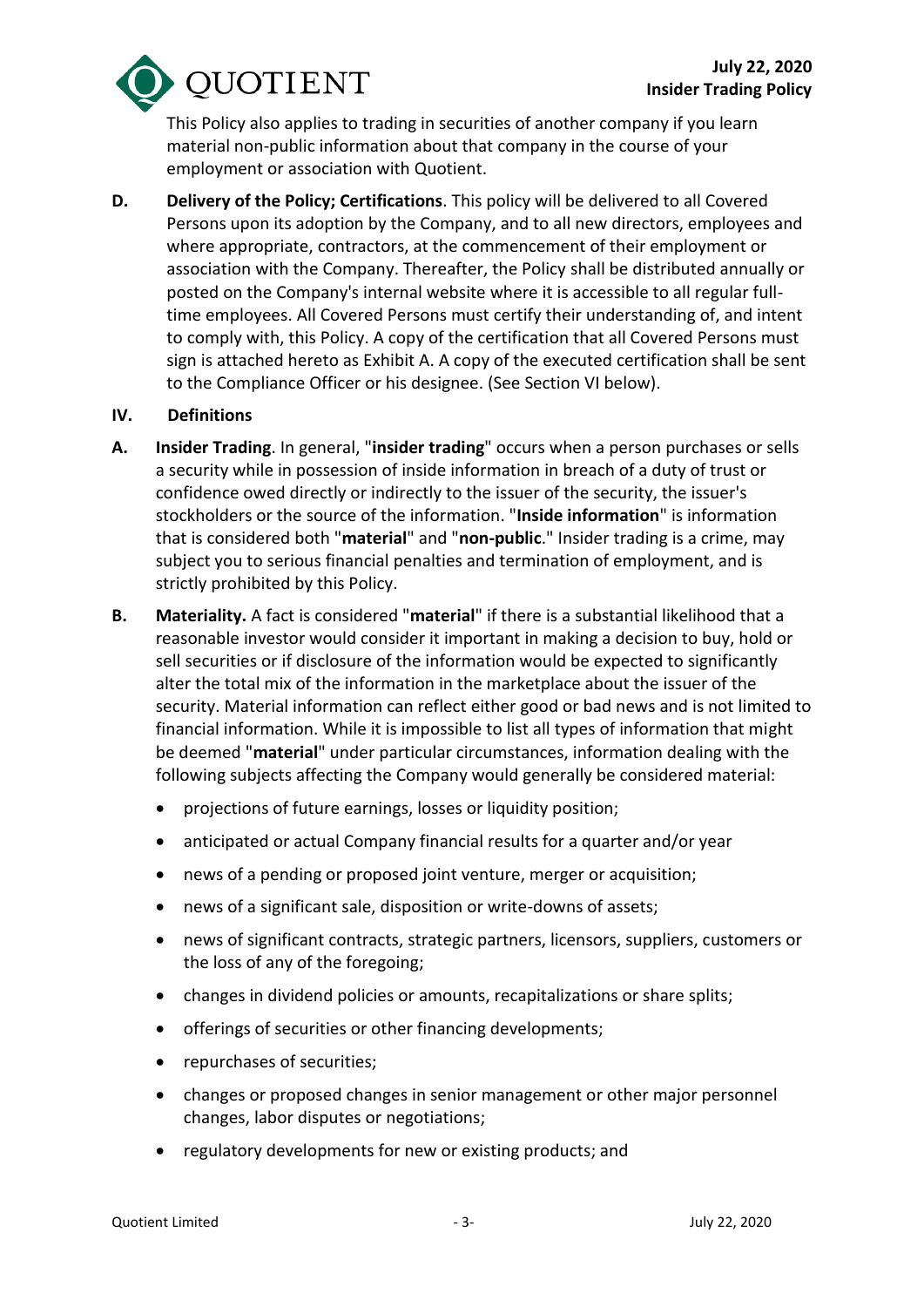

- announcements of significant litigation or government investigations, including any change in status or the resolution thereof.
- **C. Nonpublic Information**. Information is "**non-public**" if it has not been widely disclosed to the general public through major newswire services, national news services, financial news services, filings with the Securities & Exchange Commission ("**SEC**"), or other method that has been determined by the SEC to be compliant with Regulation FD. For purposes of this Policy, information will be considered public (*i.e.*, no longer "**non-public**") after the close of trading on the full trading day following the Company's public release of the information.
- **D. Tipping.** "**Tipping**" is the disclosure of material non-public information concerning the Company or its securities to an outside person. Providing insider information to anyone who thereafter trades on the basis of that information may subject both you (the "**tipper**") and the other person (the "**tippee**") to insider trading liability.
- **V. Prohibited Activities**
- **A. Prohibitions.** Except for limited exceptions described below, the following activities are prohibited under this Policy:
	- 1. No Covered Person may purchase, sell, transfer or effectuate any other transaction in Company securities while in possession of material non-public information concerning the Company or its securities. This prohibition includes sales of shares received upon exercise of stock options or upon vesting of restricted shares.
	- 2. No Covered Person may "**tip**" or disclose material non-public information concerning the Company or its securities to any outside person (including family members, affiliates, analysts, investors, members of the investment community and news media). Should a Covered Person inadvertently disclose such information to an outsider, the Covered Person must promptly inform the Compliance Officer regarding this disclosure. The Company will take steps necessary to preserve the confidentiality of the information, including requiring the outsider to agree in writing to comply with the terms of this Policy and/or sign a confidentiality agreement.
	- 3. No Covered Person may purchase Company securities on margin, hold Company securities in a margin account, or otherwise pledge Company securities as collateral for a loan because, in the event of a margin call or default on the loan, the broker or lender could sell the shares at a time when the Covered Person is in possession of material non-public information, resulting in liability for insider trading. The Company's Compensation Committee may make exceptions to this prohibition on a case-by-case basis.
	- 4. Short-term and speculative trading in Company securities, as well as hedging and other derivative transactions involving Company securities, can create the appearance of impropriety and may become the subject of an SEC or FINRA investigation, particularly if the trading occurs before a Company announcement of information that was previously material non-public information or is followed by unusual activity or price changes in the Company's shares (even if such price changes are unrelated to the trading). These types of transactions can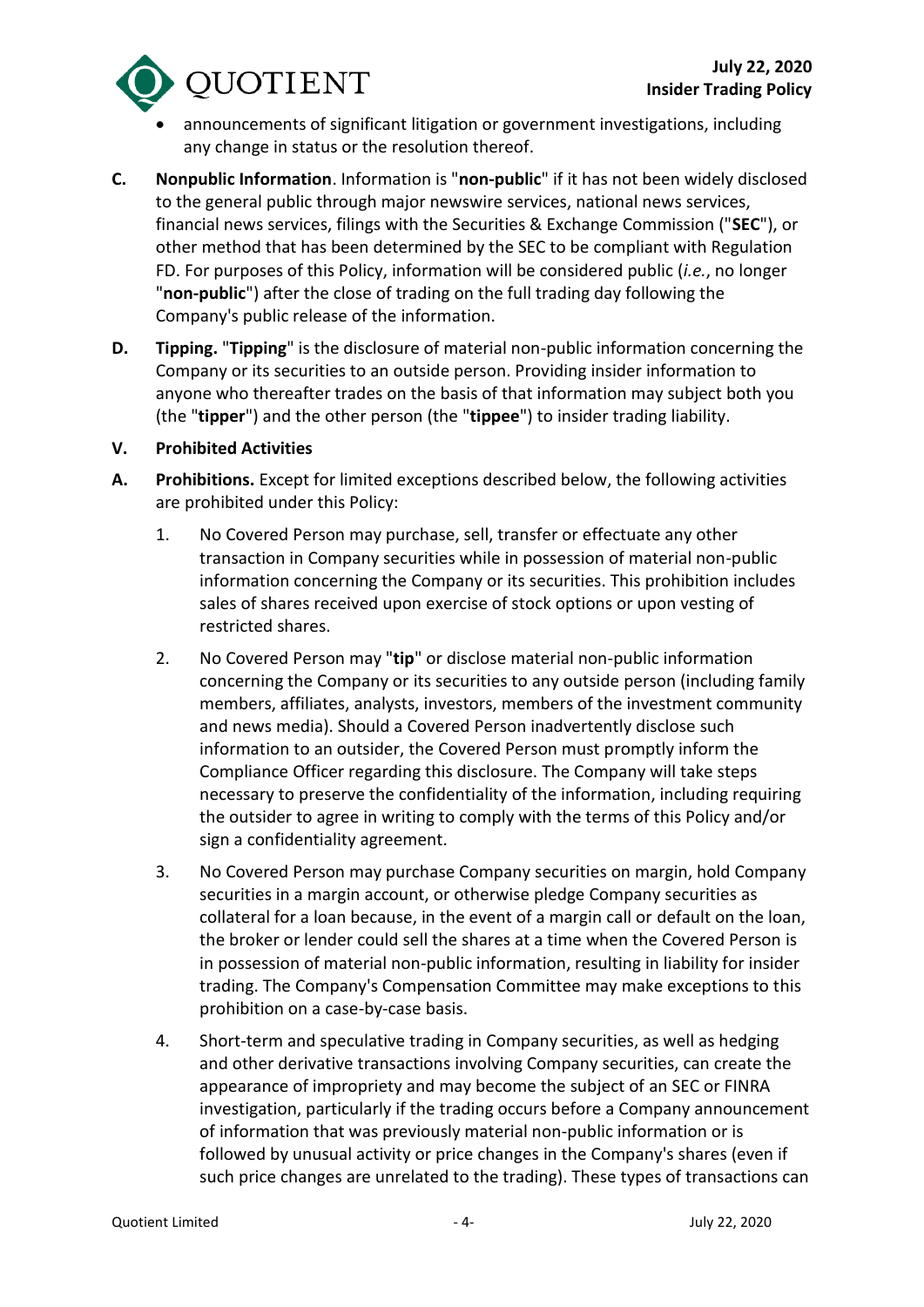

also result in inadvertent violations of insider trading laws and/or liability for "**short-swing**" profits under Section 16(b) of the Securities Exchange Act of 1934 ("**Exchange Act**"). Therefore, it is the Company's policy to prohibit the following activities, even if you are not in possession of material non-public information:

a. No Covered Person may trade in any interest or position relating to the future price of Company securities, such as put or call options or other derivative securities, or enter into any short sale of Company securities.

b. No Covered Person may hedge the value of Company securities. A "**hedge**" is a transaction designed to offset or reduce the risk of a decline in the market value of an equity security, and can include, but is not limited to, prepaid variable forward contracts, equity swaps, collars and exchange funds.

c. Covered Persons may not trade in securities of the Company on an active basis, including short-term speculation.

- 5. No Covered Person may trade in securities of another company if the Covered Person is in possession of material non-public information about that other company which the Covered Person learned in the course of their employment or association with Quotient.
- 6. No Covered Person shall make any information about the Company publicly available, including by posting information about the Company on any Internet message board or social media site, except to the extent specifically authorized to do so.
- **B. Exceptions to Prohibited Activities.** Prohibitions in trading securities under this Policy do not include:
	- 1. The exercise of vested stock options or warrants, either on a "**cash for stock**" or "**stock for stock**" basis, where no Company shares are sold to fund the option exercise. However, note that while vested stock options and warrants may be exercised at any time under this Policy, the sale of any shares acquired through such exercise is subject to this Policy.
	- 2. The receipt of Company shares upon vesting of restricted share, as well as the withholding of Company shares by the Company in payment of tax obligations.
	- 3. Company securities purchased or sold under a Rule 10b5-1 Trading Plan that has been approved in advance by the Compliance Officer (see Section X below).
	- 4. Transfers of Company shares by a Covered Person into a trust for which the Covered Person is a trustee, or from the trust back into the name of the Covered Person.

#### **VI. Company Compliance Officer**

Any Covered Person who is unsure whether the information he or she possesses constitutes material non-public information, or whether a specific transaction is covered by this Policy, should consult with the Compliance Officer for guidance. The Company has designated Quotient's Head of Legal & Compliance as its Compliance Officer. The Compliance Officer may designate the Company Chief Financial Officer to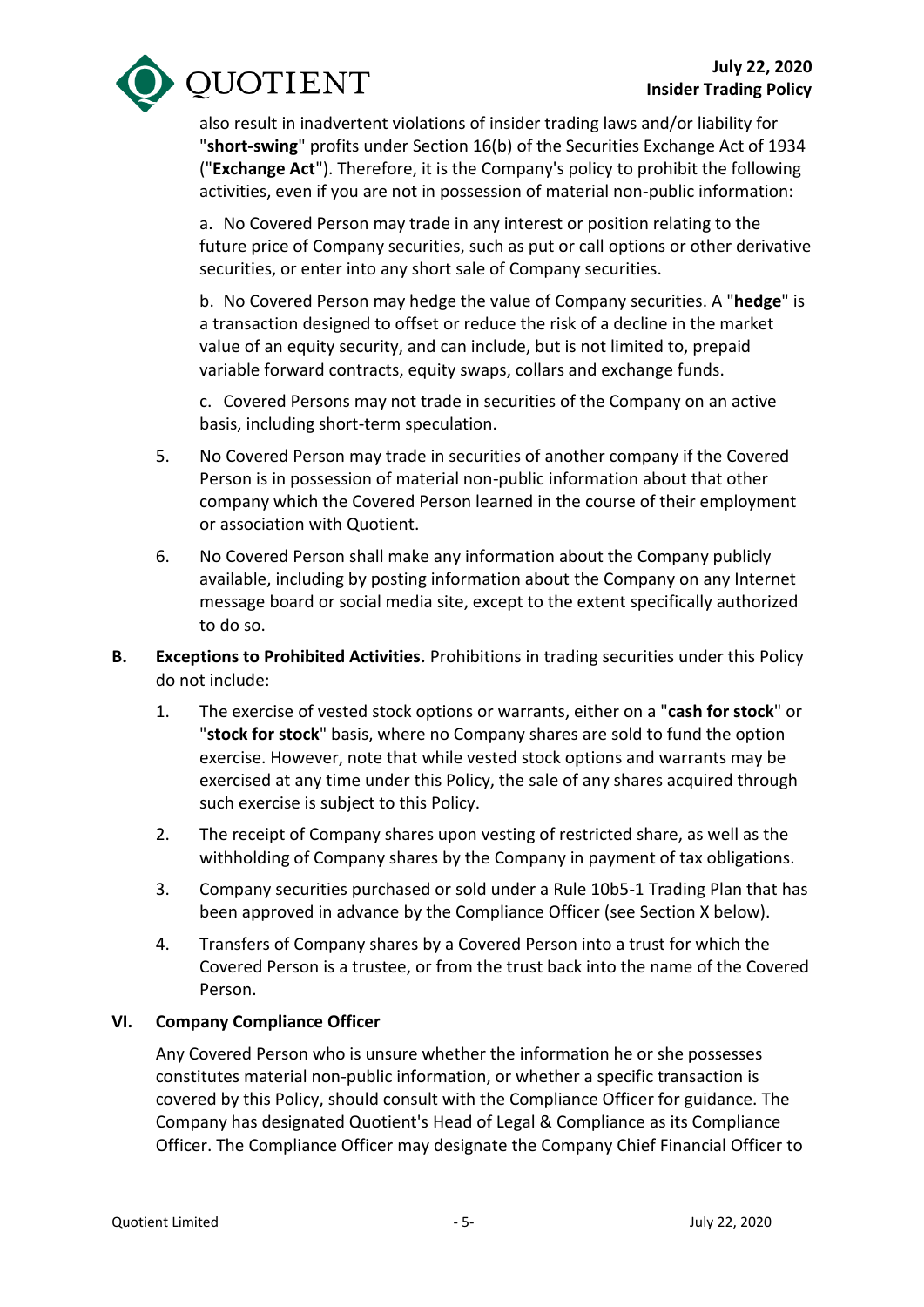

perform the Compliance Officer's duties. The determinations of the Compliance Officer under this Policy are final.

The duties of the Compliance Officer or his designee include the following:

- 1. Administering and interpreting this Policy and monitoring and enforcing compliance with all its provisions and procedures.
- 2. Responding to all inquiries relating to this Policy and its procedures.
- 3. Designating and announcing special trading blackout periods during which Restricted Persons may not trade in Company securities.
- 4. Annually providing (or supervising the provision of) copies of this Policy and other appropriate materials to all current Covered Persons.
- 5. Revising this Policy (with the assistance of outside legal counsel as necessary) to reflect changes in federal or state insider trading laws and regulations.
- 6. Maintaining records of all documents required by the provisions of this Policy.

# **VII. Confidentiality of Information Relating to the Company**

- **A. Access to Information**. Risk of insider trading violations by individuals affiliated with the Company can be substantially limited by restricting the pool of individuals with access to material non-public information to the greatest extent possible. Access to material non-public information about the Company should be limited to officers, directors and employees of the Company on a need-to-know basis. In addition, such information should not be communicated to anyone outside of the Company, unless such person has signed an appropriate confidentiality agreement prior to dissemination of the information. When communication of material non-public information about the Company to employees becomes necessary, all directors, officers and employees must take care to emphasize the need for confidential treatment of such information and adherence to the Company's policies with regard to confidential information.
- **B. Disclosure of Information.** Material non-public Company information is the property of Quotient and the confidentiality of this information must be strictly maintained within the Company. Only the Company's executive officers, as such are determined from time to time by the Board of Directors, are authorized to disclose material nonpublic information about the Company to the public, members of the investment community or shareholders, unless one of these officers has expressly authorized disclosure by another employee in advance. All inquiries regarding the Company should be directed to the Compliance Officer and no other comment should be provided.

### **VIII. Pre-Clearance Required for Trading by Restricted Persons**

All Restricted Persons must pre-clear planned transactions in Company securities as provided below:

1. The Restricted Person proposing to effectuate a trade or other transaction in Company securities must notify the Compliance Officer in writing of the amount and nature of the proposed transaction prior to the proposed transaction date.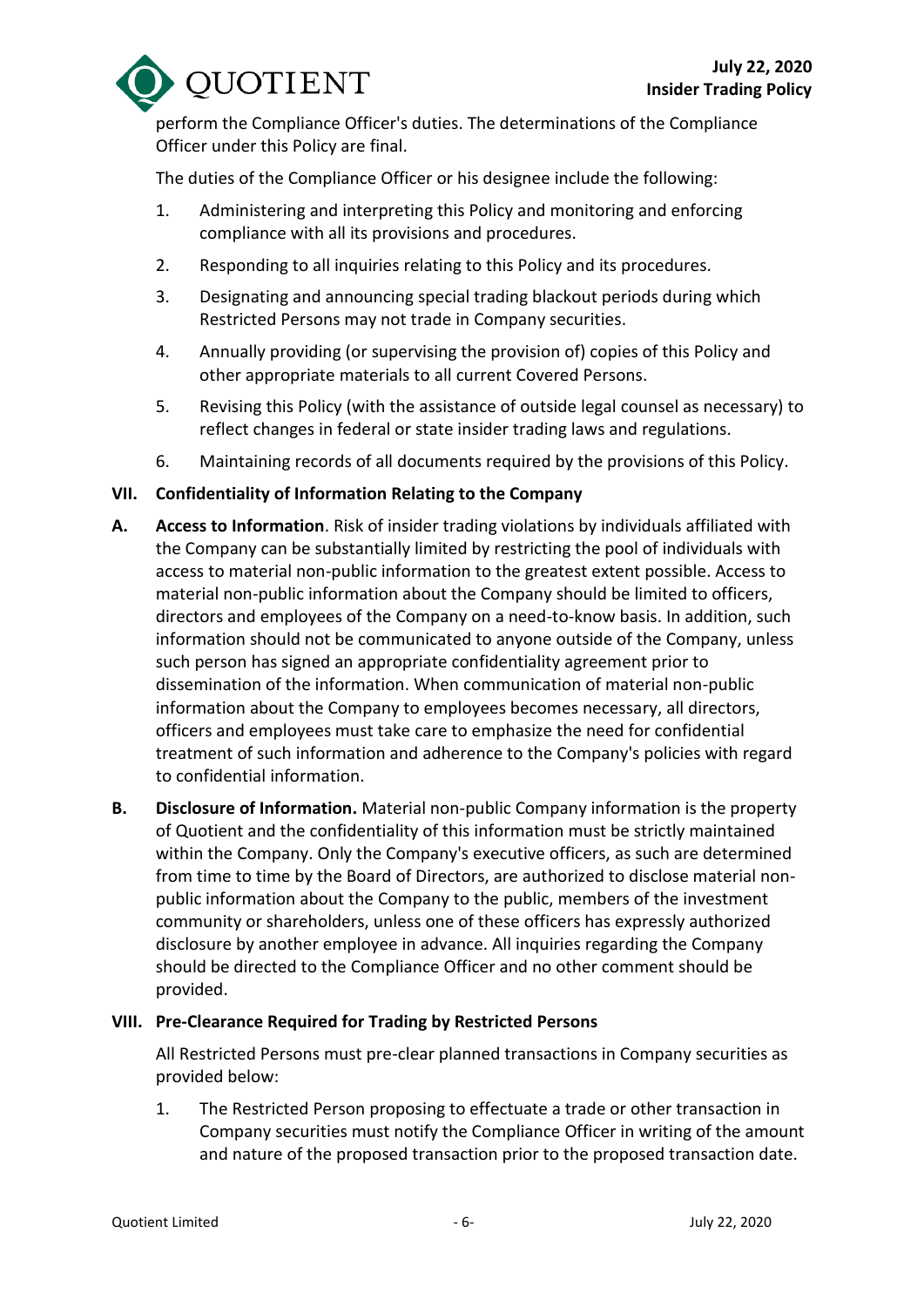

- The Restricted Person proposing to effectuate such trade or other transaction must certify to the Compliance Officer in writing that he or she is not in possession of material non-public information concerning the Company or its securities.
- 3. The Compliance Officer must approve the proposed trade or other transaction in writing.
- 4. If the proposed transaction is not completed within five trading days after receiving clearance, clearance for the transaction (or any unfilled portion) must be re-requested since circumstances may have changed over that time period.
- 5. The Compliance Officer's decision on clearance, whether approved or denied, shall be final and shall be kept confidential by the requestor.

Pre-clearance requests should be submitted in accordance with the instructions provided on Exhibit B. Named Executive Officers and Non-executive Directors shall forward a copy of any pre-clearance request to the Chief Financial Officer, the Chief Executive Officer as well as to the Chairman of the Board, at the same time as the request is submitted to the Compliance Officer.

#### **IX. Blackout Periods Applicable to Restricted Persons**

- **A. No Trading During Blackout Periods.** No Restricted Person may trade or effectuate any other transactions in Company securities during regular blackout periods or during any special blackout periods designated by the Compliance Officer (except for the limited exceptions described in Section V.B above). However, even during an open trading window, you may not trade in Company securities if you are in possession of material non-public information concerning the Company.
- **B. Regular Blackout Periods Defined.** Restricted Persons may not trade in Company securities during the period that begins with the day that is the fifteenth day before the end of the fiscal quarter and continues until the close of trading on the first full trading day after the Company's public release of quarterly or annual financial results. Trades made pursuant to an approved 10b5-1 Trading Plan (see Section X below) and pursuant to a Hardship Exemption (see Section IX.D below) are exempted from this restriction.
- **C. Special Blackout Periods**. From time to time, the Compliance Officer may determine that trading in Company securities is inappropriate during an otherwise open trading window due to the existence, or potential existence, of material non-public information. Accordingly, the Compliance Officer may prohibit trading at any time by announcing a special blackout period and the scope of impacted personnel. The Compliance Officer will provide written notice of any modification of the trading blackout policy or any additional prohibition on trading during the period when trading is otherwise permitted under this Policy. The existence of a special blackout period should be considered confidential information and Restricted Persons are prohibited from communicating the existence of a special blackout period to anyone who is not a Restricted Person.
- **D. Hardship Trading Exceptions**. The Compliance Officer may, on a case-by-case basis, authorize trading in Company securities during a trading blackout period due to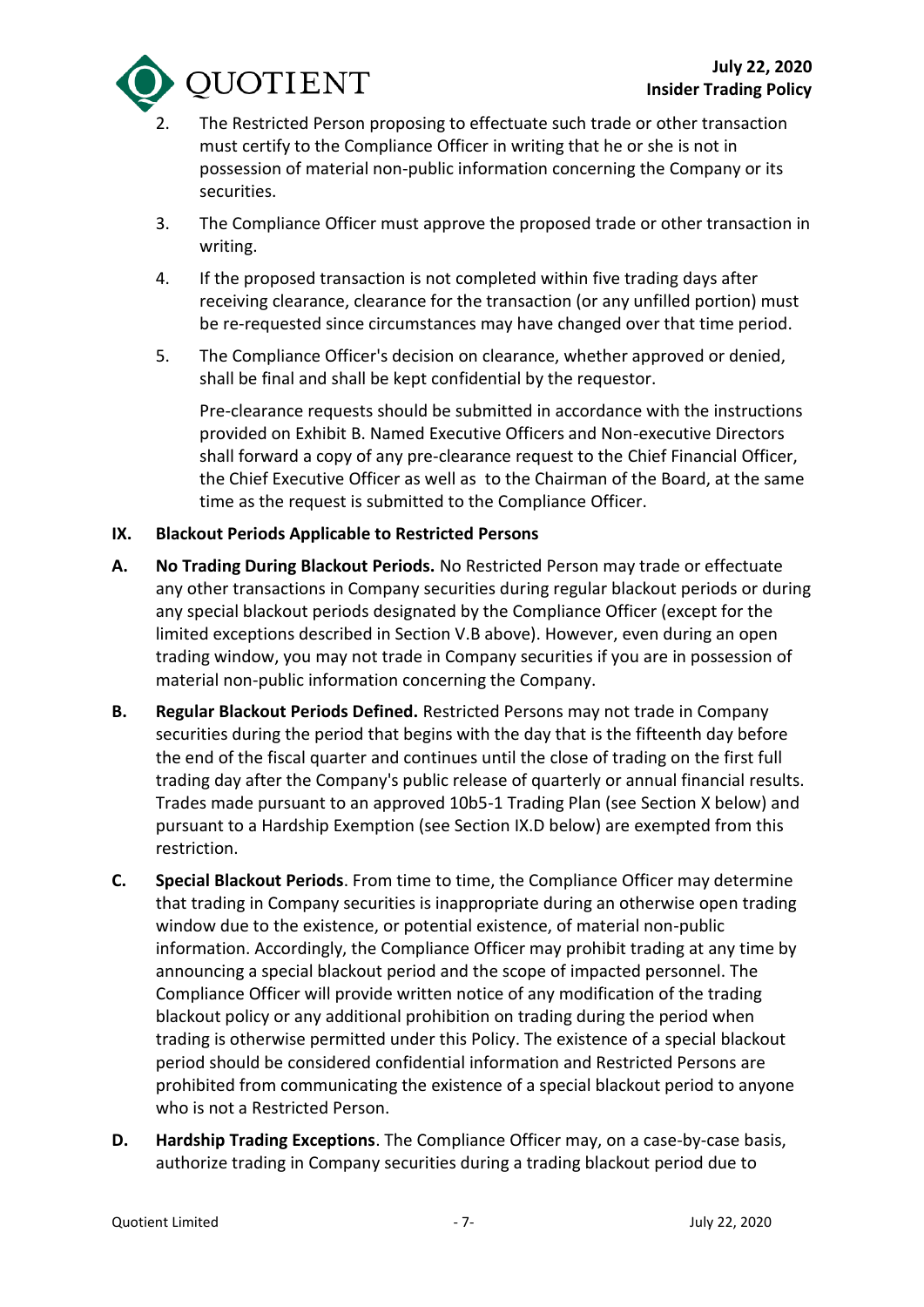

financial or other hardship. Any person wanting to rely on this exception must first notify the Compliance Officer in writing of the circumstance of the hardship and the amount and nature of the proposed trade. Such person will also be required to certify to the Compliance Officer in writing no earlier than two trading days prior to the proposed trade that he or she is not in possession of material non-public information concerning the Company or its securities. Upon authorization from the Compliance Officer, the person may trade, although such person will be responsible for ensuring that any such trade complies in all other respects with this Policy.

#### **X. 10b5-1 Trading Plans**

The Compliance Officer must pre-clear any Rule 10b5-1 trading plan and any modification to any previously adopted trading plan. A Rule 10b5-1 trading plan is a contract to purchase or sell securities according to a written instruction or plan established prior to making any transactions. A Rule 10b5-1 trading plan provides an affirmative defense to a claim that the insider traded on the basis of material nonpublic information. The Rule 10b5-1 trading plan must be adopted in good faith and without knowledge of material non-public information at the time of adoption. A Rule 10b5-1 trading plan may not be adopted by any Restricted Person during any blackout period, even if the individual is not then in possession of any material nonpublic information. Restricted Persons who wish to enter into a Rule 10b5-1 trading plan must obtain the prior written approval of the Compliance Officer. Prior written approval is likewise required before a Restricted Person may modify, in any way, an approved Rule 10b5-1 trading plan. Transactions effected under an approved Rule 10b5-1 trading plan will not require further pre-clearance at the time of the trade and will not be subject to the trading blackout periods under this Policy.

Purchases and sales made pursuant to a Rule 10b5-1 trading plan must still comply with all other applicable reporting requirements under federal and state securities laws, including filings pursuant to Section 16 of the Exchange Act.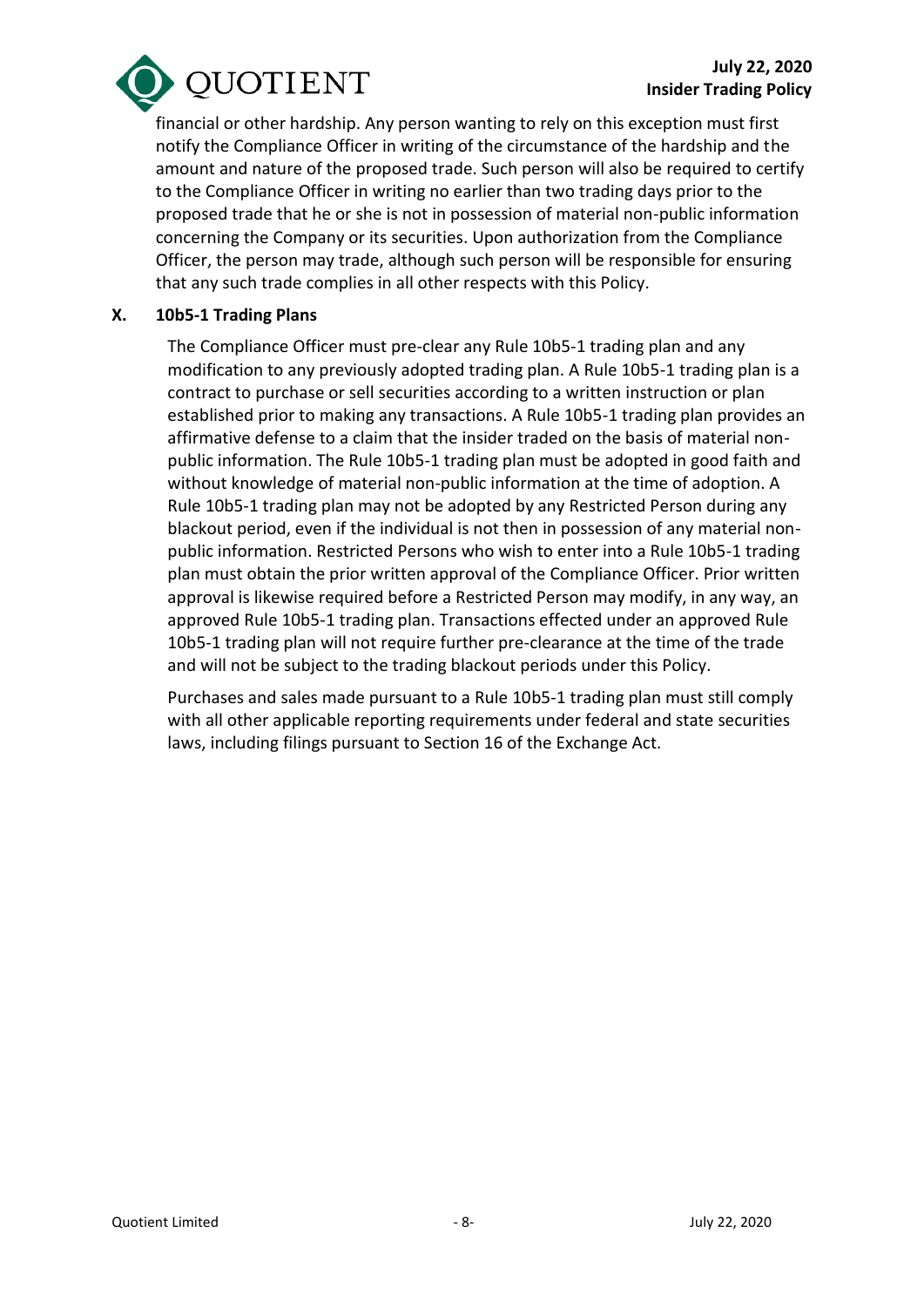

### **EXHIBIT A**

### **CERTIFICATION**

I hereby certify that:

- I have read and understand the Company's Insider Trading Policy.
- I understand that the Company's Compliance Officer is available to answer any questions I have regarding this Insider Trading Policy, or in his/her absence I should contact the Company's Group Controller and Treasurer.
- I will continue to comply with the Insider Trading Policy for as long as I am a director, officer, employee or contractor of the Company.
- I understand that insider trading is a crime, may subject me to serious financial penalties and termination of employment, and is strictly prohibited by the Insider Trading Policy.

\_\_\_\_\_\_\_\_\_\_\_\_\_\_\_\_\_\_\_\_\_\_\_\_\_\_\_\_\_\_ \_\_\_\_\_\_\_\_\_\_\_\_\_\_\_\_\_\_\_\_\_\_\_\_\_\_

Signature Date

Printed Name (Please print legibly)

\_\_\_\_\_\_\_\_\_\_\_\_\_\_\_\_\_\_\_\_\_\_\_\_\_\_\_\_\_\_\_\_\_\_\_\_\_\_\_\_\_\_\_\_\_\_\_\_

\_\_\_\_\_\_\_\_\_\_\_\_\_\_\_\_\_\_\_\_\_\_\_\_\_\_\_\_\_\_\_\_\_\_\_\_\_\_\_\_\_\_\_\_\_\_\_\_

Title